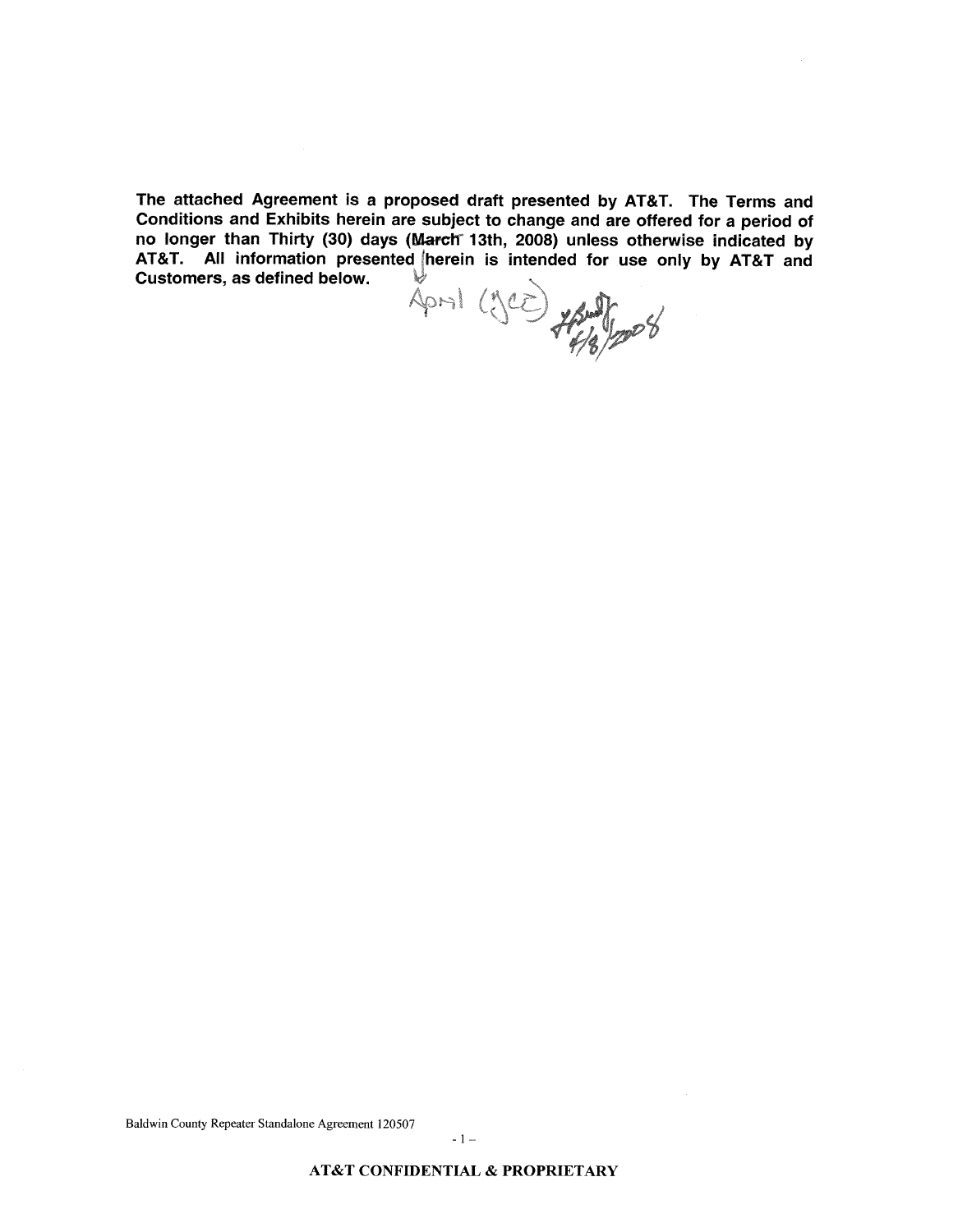# **RADIO FREQUENCY ENHANCEMENT AGREEMENT**

This Radio Frequency Enhancement Agreement ("Agreement") is entered into by and between **AT&T Mobility National Accounts LLC** ("AT&T") on behalf of its affiliates doing business as 'AT&T Wireless' ("Carriers"), and **Baldwin County Commission ("Customer").** It is effective as of the last date signed by the parties (the **"Effective Date").** 

AT&T provides Customer with wireless radio telecommunications services **("Service").** This Agreement describes the terms and conditions under which AT&T will provide equipment to Customer, to be installed on Customer's premises located at 23100 McAuliffe Drive, Robertsdale, AL 36567 **("Premises"),** in order to provide enhanced radio frequency ("RF") coverage from AT&T's wireless network.

#### **1. Definitions.**

**1.1 "Antenna System"** means antennas mounted on the interior and exterior of a building that provide enhanced radio coverage to the interior of the building, and the cabling and distribution systems required to connect the antennas to the Electronics.

**1.2 "Electronics"** means all electronic equipment within the antenna system.

**1.3 "Frequency"** or **"Frequencies"** means the frequencies for which AT&T holds a license from the Federal Communications Commission ("FCC") for use in providing wireless telecommunication services and features.

**1.4 "Interference"** means undesired RF energy that can degrade the quality of service on licensed frequencies, which may result in distorted conversations, dropped calls, and blocked calls for AT&T or other carriers.

**1.5 "NetworK'** means the infrastructure that is used to provide wireless radio telecommunications services on AT&T's Frequencies.

**1.6 "System"** means a customized wireless radio telecommunications system comprised of the Repeater, Electronics, Antenna System, any related transmission facilities and related equipment and cabling that will be installed for use on the Premises, as set forth in Exhibit A attached hereto and incorporated herein by this reference.

**1.7 "Repeater"** means the AT&T-owned Repeater(s) and any related equipment.

**1.8 "Term"** means the initial term of this Agreement and any renewal term.

#### **2. System Design and Operation.**

**2.l.lnstallation.** AT&T or its designee will install the System on the Premises. Customer shall pay \$5,400.00 toward the total cost of the System and Installation.

**2.2. Maintenance.** AT&T will maintain the System at AT&T's expense.

**2.3.System Modification and Capacity.** Customer understands and agrees that the System impacts AT&T's Network capacity, and that the System may not provide coverage for 100% of the Premises. AT&T may, in its sole discretion, modify the System shutdown or disable components or make any other changes it deems necessary to the System. AT&T may from time to time at its sole discretion, modify, upgrade or enhance the System, and Customer agrees that AT&T may make such upgrades, modifications or enhancements. Customer acknowledges that such upgrades, modifications or enhancements may require additional space and consume additional power. Customer may request that AT&T expand, modify or enhance the System, and if AT&T agrees to such modifications, enhancements or upgrades, they will be at Customer's expense, and must be approved in writing by AT&T.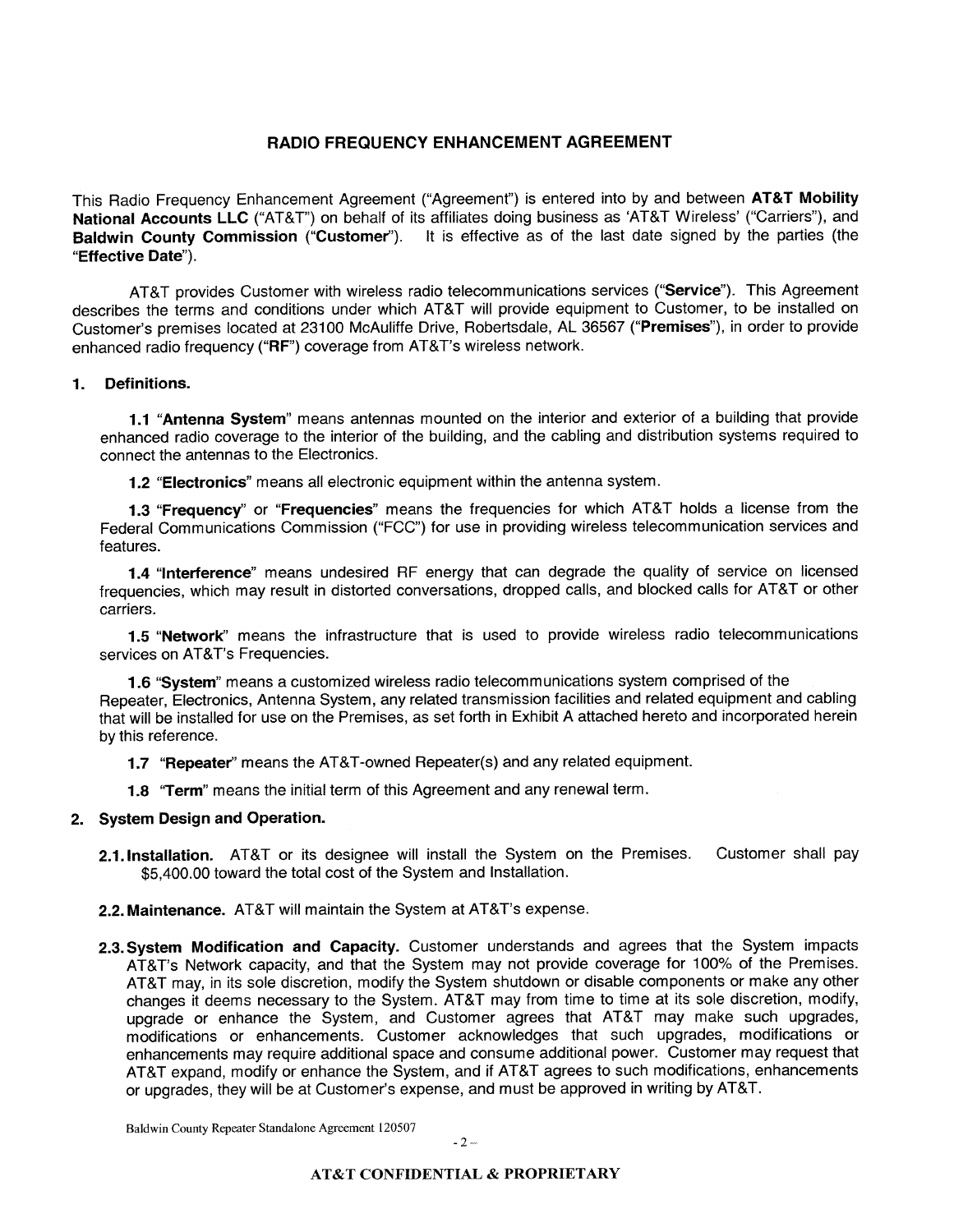- **2.4.System Outage.** AT&T will not be responsible for losses or damages of any kind caused by planned or unplanned outages of the System, whether caused by, but not limited to, failures of the System, power failures, Customer's acts or omissions, failure of the equipment, or any outage associated with compliance with any existing or yet to be enacted law, building code requirement, or with any other regulatory mandate.
- **2.5. Ownership.** FCC regulations require AT&T to maintain sole control over any transmitting device that operates within AT&T's assigned Frequencies. The parties agree that: (a) Customer does not have, and will not acquire through this Agreement, any proprietary or ownership rights or interest in the System, AT&T's Network, AT&T's cell sites and related components, or the Frequencies, or the public revenues associated with the Service or the System, and (b) the System, and all components, are and will remain the property of AT&T and AT&T or its designee will have the right to install, operate, maintain and remove the System in its sole discretion at AT&T's expense. AT&T has no proprietary or ownership rights in the Premises or Customer's facilities, including Customer cabling, used as part of the System installation.
- **2.6.Customer Responsibilities.** Customer represents, warrants and agrees that it: (a) will obtain all required Premises approvals to allow AT&T or its designees to install, maintain, repair, replace, remove or operate the System on the Premises prior to Installation, (b) will provide to AT&T, at no charge or cost to AT&T, space in and on the Premises that is sufficient, climate controlled, and in such a condition, that will allow AT&T or its designees to install, maintain and operate the System, (c) will ensure that all modifications, handling, maintenance and repair of the System is restricted solely to AT&T and its designees, (d) after acceptance of System Installation, will not change its Premises or its use of the Premises in any way that interferes with the System or AT&T's Network, (e) will provide to the System, at Customer's sole cost, all required commercial power.
- **2.7.Connectivity.** Customer understands and agrees that the Repeater may require connectivity to the AT&T Network via an analog telephone line connecting to the modem. Customer will supply and pay for such analog telephone line
- **2.8.AT&T System Access.** Customer shall provide AT&T or its designees with an authorized Customer representative to notify for gaining access to the System twenty-four hours per day, seven days per week to complete any necessary maintenance and repair work, subject to Customer's reasonable security procedures and protocol. Any planned maintenance shall occur with reasonable prior notice to Customer at a mutually agreed upon time..

#### **3. Monitoring/Unauthorized Usage.**

- **3.1 Monitoring for Interference.** AT&T has the right to: (a) monitor the operation of the System 24 hours per day seven days per week in order to determine System performance; and (b) ensure that the System does not cause lnterference to other AT&T users, AT&T's Network, transmission facilities or other equipment. AT&T will determine whether the System is causing such Interference, and may, at its option, disable or shut down the System until AT&T is able to determine the cause of the lnterference. To the extent the lnterference cannot be eliminated, AT&T will permanently shut down and remove the System.
- **3.2 Unauthorized Usage.** Customer shall not use any part of the System to broadcast AT&T's Frequencies without AT&T's consent.
- **4. No Resale.** Resale of the Service is not permitted under the terms of this Agreement and requires separate contractual arrangements with AT&T and applicable regulatory approvals.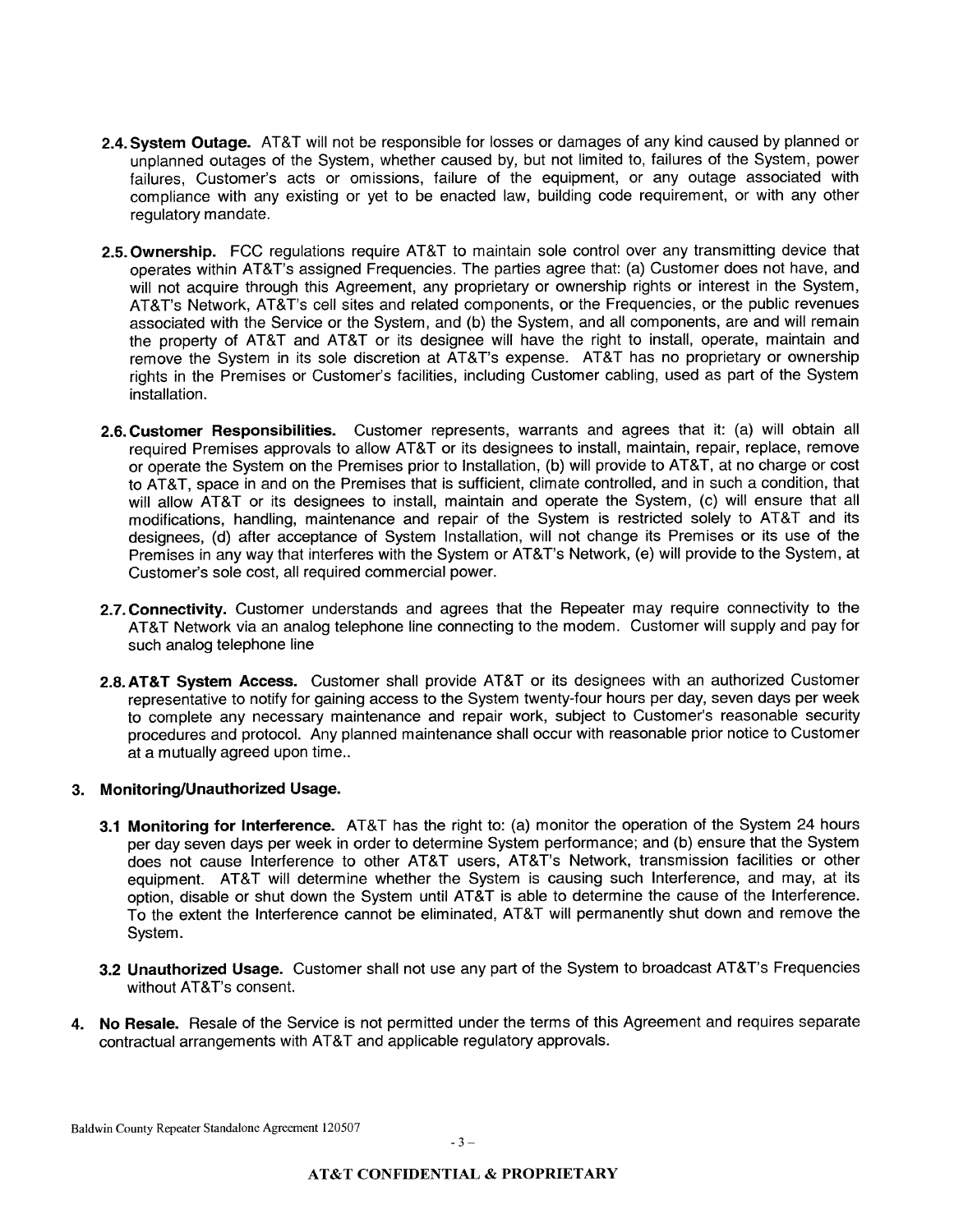**5. Term.** This Agreement shall begin on the Effective Date and continue for three (3) years ("lnitial Term"). After the lnitial Term this Agreement will automatically renew for additional one (1) year periods until terminated by either party upon ninety (90) days written notice.

#### **6. Termination.**

- **6.1 By Breach.** If either party fails to perform or observe (or to commence and diligently prosecute activities that will result in performance or observance of) any material term or condition of this Agreement, including failure to use the System, within thirty (30) days after receipt of written notice from the other party of such failure, that party shall be in default and the non-breaching party may, in addition to any other remedies available at law or in equity, terminate this Agreement.
- **6.2 Equipment Removal Fee.** Upon termination prior to the end of the Initial Term by breach of Customer, Customer shall pay to AT&T an Equipment Removal Fee of \$5,000. After the end of the lnitial Term no equipment removal fees shall apply.
- **6.3 Bankruptcy.** Either party may terminate this Agreement should the other party make a general assignment for the benefit of its creditors, if a receiver is appointed for the other party due to its insolvency, if the other party initiates a voluntary bankruptcy proceeding or if the other party's creditors initiate a bankruptcy proceeding against that party and such proceeding is continuing and not dismissed or discharged for sixty (60) days.
- **6.4 Equipment Removal.** Upon termination of this Agreement for any reason, AT&T will have the right, upon reasonable notice to Customer, to enter Customer's Premises and remove all AT&T-owned equipment.
- **6.5 Termination due to Regulatory Change.** AT&T may terminate this Agreement, or any part of this Agreement, immediately and without penalty, upon written notice to Customer if the FCC, the respective State Public Utilities Commission or any other regulatory agency or legislative body promulgates any rule, regulation or order that in effect or application prohibits or adversely affects AT&T's ability to fulfill its obligations hereunder.

### **7. No Warranty. AT&T MAKES NO EXPRESS WARRANTY REGARDING THE SYSTEM, ITS COMPONENTS OR OTHER EQUIPMENT AND DISCLAIMS ANY IMPLIED WARRANTY, INCLUDING ANY WARRANTIES OF MERCHANTABILITY OR FITNESS FOR A PARTICULAR PURPOSE.**

- **8. Limitation of Liability.** 
	- **8.1 Product and Service Failures.** AT&T is not liable for any losses or damages that arise out of or in connection with the products or services to be provided under this Agreement, whether the claim is in tort or otherwise, including but not limited to injuries to persons or property arising from the other party's use of the System..
	- **8.2 Consequential Damages** Neither party is liable for any special, punitive, indirect, incidental or consequential damages, including lost profits.
- **9. Indemnification.** Each party shall indemnify, defend and hold harmless the other party and its parent company, affiliates, employees, directors, officers, and agents from and against all claims, demands, actions, causes of actions, damages, liabilities, losses, and expenses (including reasonable attorney's fees) incurred as a result of claims for damage to property and/or personal injuries (including death) arising out of the negligence or willful act or omission of the indemnifying party.
- 10. **Force Majeure.** AT&T shall have no liability for damages or delays due to fire, explosion, lightning, pest damage, power surge or failures, water, acts of God, the elements, war, civil disturbances, acts of civil or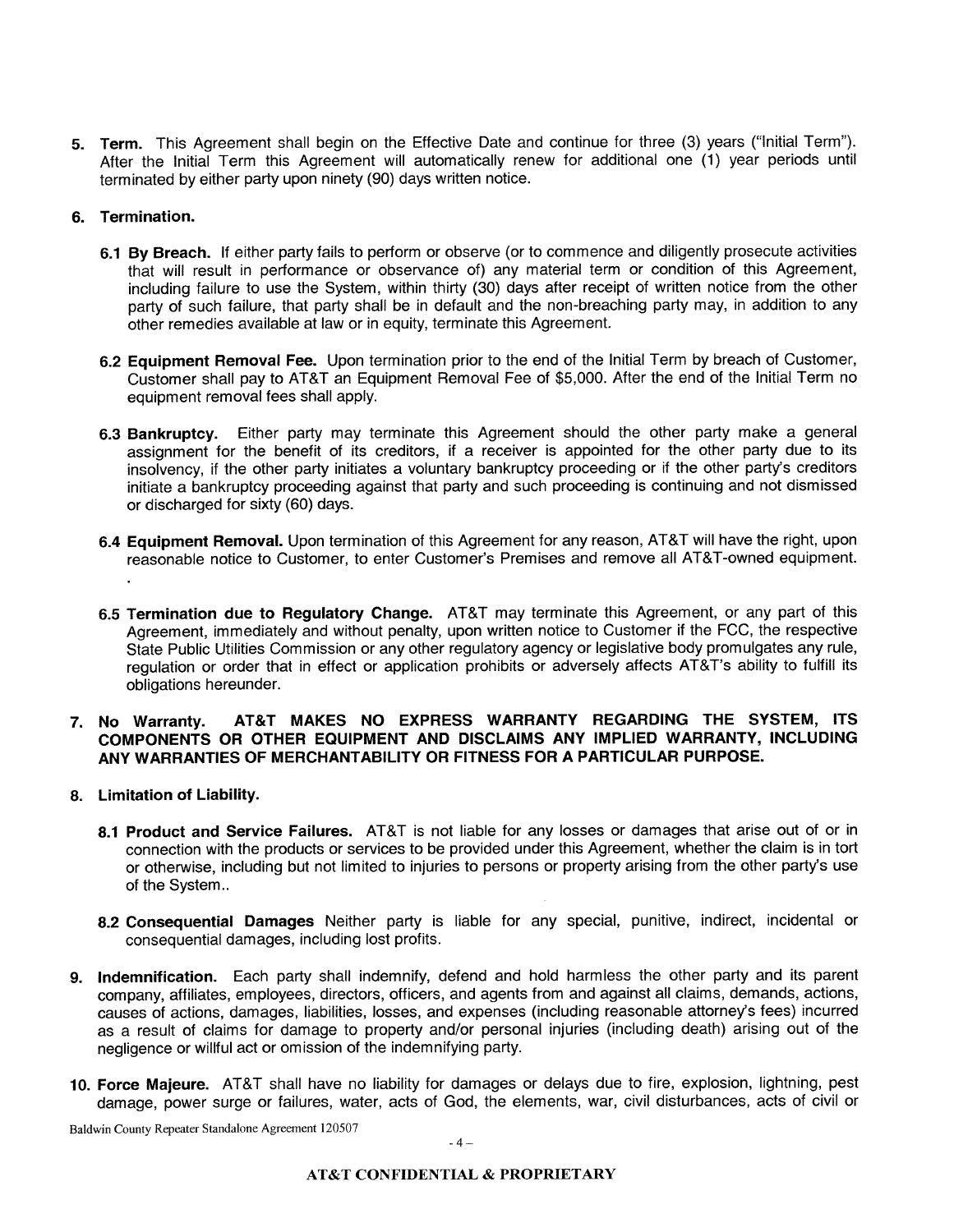military authorities or the public enemy, inability to secure raw materials, products, or transportation facilities, fuel or energy shortages, acts or omissions of other communications carriers, suppliers or subcontractors, or other causes beyond AT&T's control, whether or not similar to the foregoing.

**11. Notice.** All notices and other communications required or permitted under this Agreement shall be in writing and shall be deemed to have been duly made and received when personally served or delivered by facsimile with a confirmation report, or when mailed by overnight delivery service or certified mail, postage prepaid, return receipt requested, to the addresses indicated below. The parties may change the addresses on thirty (30) days' written notice.

| If to $AT8T$ :<br><b>AT&amp;T Mobility</b><br><b>National Accounts LLC</b><br>8645 - 154 <sup>th</sup> Avenue NE<br>Redmond, WA 98052<br>Attn: OD&N | With a copy to:<br><b>AT&amp;T Mobility National Accounts LLC</b><br>7277 164 Avenue NE<br>Redmond, WA 98052<br>Facsimile Number: 425-580-5944.<br>Attn: Legal Dept |
|-----------------------------------------------------------------------------------------------------------------------------------------------------|---------------------------------------------------------------------------------------------------------------------------------------------------------------------|
| If to Customer:                                                                                                                                     | With a copy to:                                                                                                                                                     |
|                                                                                                                                                     |                                                                                                                                                                     |

| 12. Governing Law. The laws of the State of Alabama shall govern all questions with respect to this Agreement. |
|----------------------------------------------------------------------------------------------------------------|
| The prevailing party in any dispute to enforce or interpret this Agreement shall be entitled to recover its    |
| reasonable costs and attorneys' fees.                                                                          |

- **13. Assignment.** This Agreement may not be assigned by either party without the prior written consent of the other and such consent shall not be unreasonably withheld. However, either party may, without the other party's consent, assign this Agreement to an affiliate or to any entity that acquires substantially all of the party's business or stock and AT&T may assign its right to receive payments hereunder. Subject to the foregoing, this Agreement shall be binding upon the assignees of the respective parties.
- **14. Third Party Beneficiaries.** Other than as expressly set forth herein, this Agreement shall not be deemed to provide any third parties with any remedy, claim, right of action, or other right.
- **15. Severability.** If any portion of this Agreement is found to be unenforceable, the remaining portions shall remain in effect and the parties will begin negotiations for a replacement of the invalid or unenforceable portion.
- **16. Survival.** The terms and provisions of this Agreement that by their nature require performance by either party after the termination or expiration of this Agreement, including, but not limited to, limitations of liability and exclusions of damages, shall be and remain enforceable notwithstanding such termination or expiration of this Agreement for any reason whatsoever.
- **17. Legal Relationship.** This Agreement does not render either party the agent or legal representative of the other party and does not create a partnership or joint venture between AT&T and Customer. Neither party shall have any authority to agree for or bind the other party in any manner whatsoever.

Baldwin County Repeater Standalone Agreement 120507

312 Courthave Sq. St 12

Bay Minette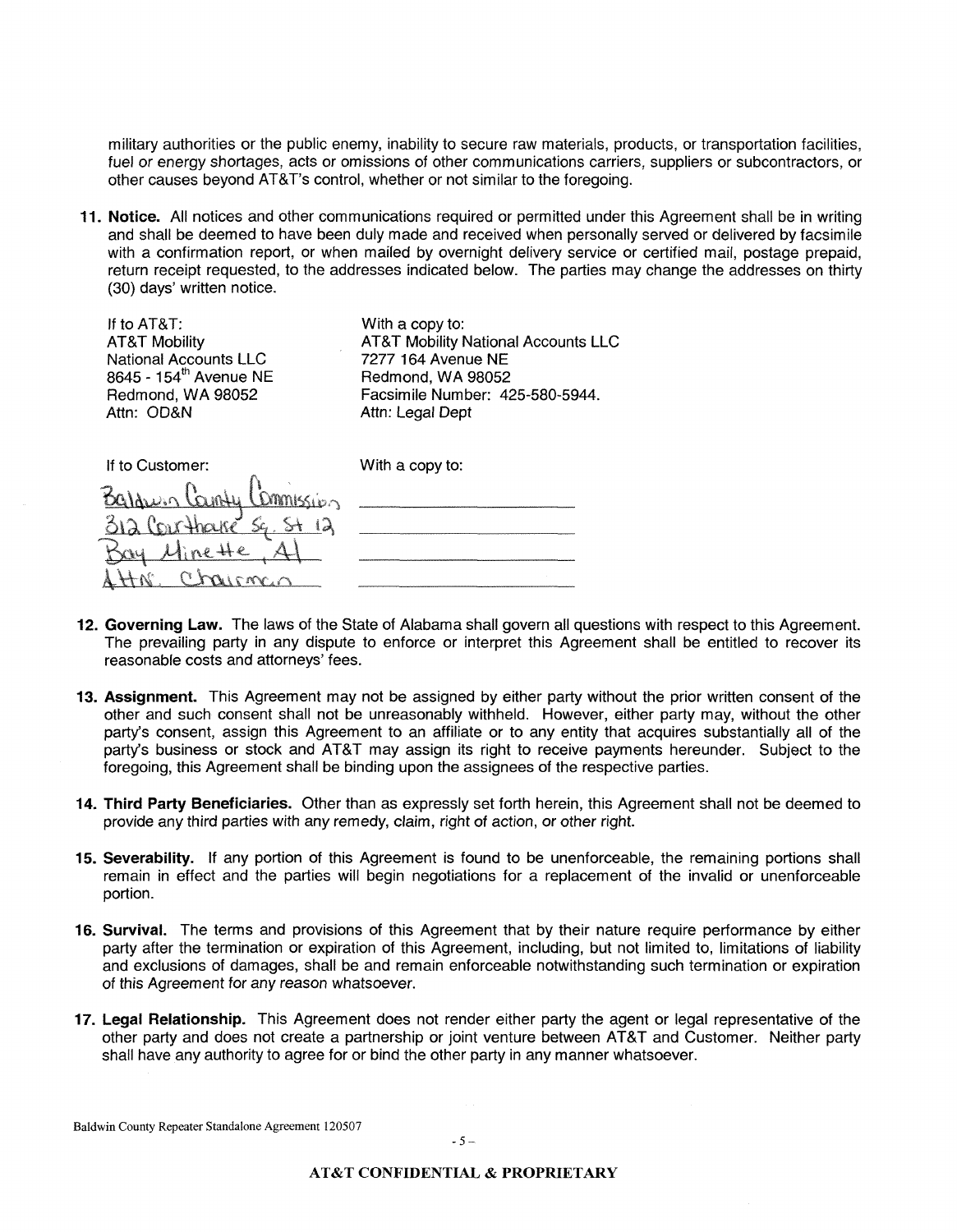- **18. Waiver.** No waiver of any of the provisions of this Agreement shall be binding unless it is in writing and signed by both parties. The failure of either party to insist on the strict enforcement of any provision of this Agreement shall not constitute a waiver of any provision.
- **19. Publicity.** Neither party shall issue a news release, public announcement, advertisement, or other form of publicity concerning the substance of this Agreement without obtaining the prior written approval of the other party, which may be withheld in the other party's sole discretion.
- **20. Entire Agreement.** This Agreement set forth the entire agreement between the parties with respect to the subject matter herein and supersedes all prior agreements, proposals, representations, statements, or understandings, whether written or oral. No change, modification or waiver of any of the terms of this Agreement shall be binding unless made in writing signed by both parties.

**AT&T Mobility National Accounts LLC Printed Name** Title Date

**Baldwin County Commission** 

**Printed Name** Title m

Date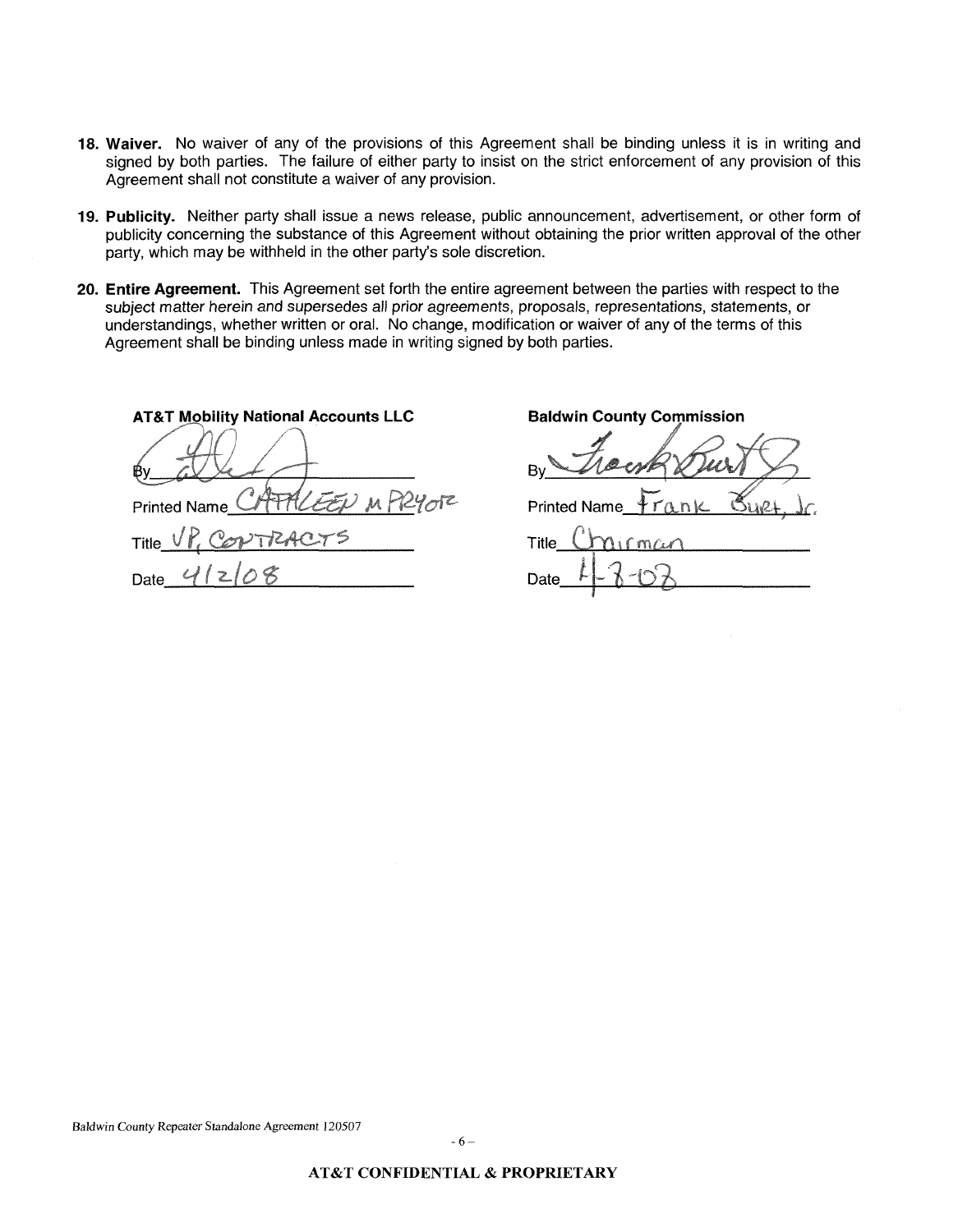# **Exhibit A**

**System Design** 

Baldwin County Repeater Standalone Agreement 120507

 $\sim$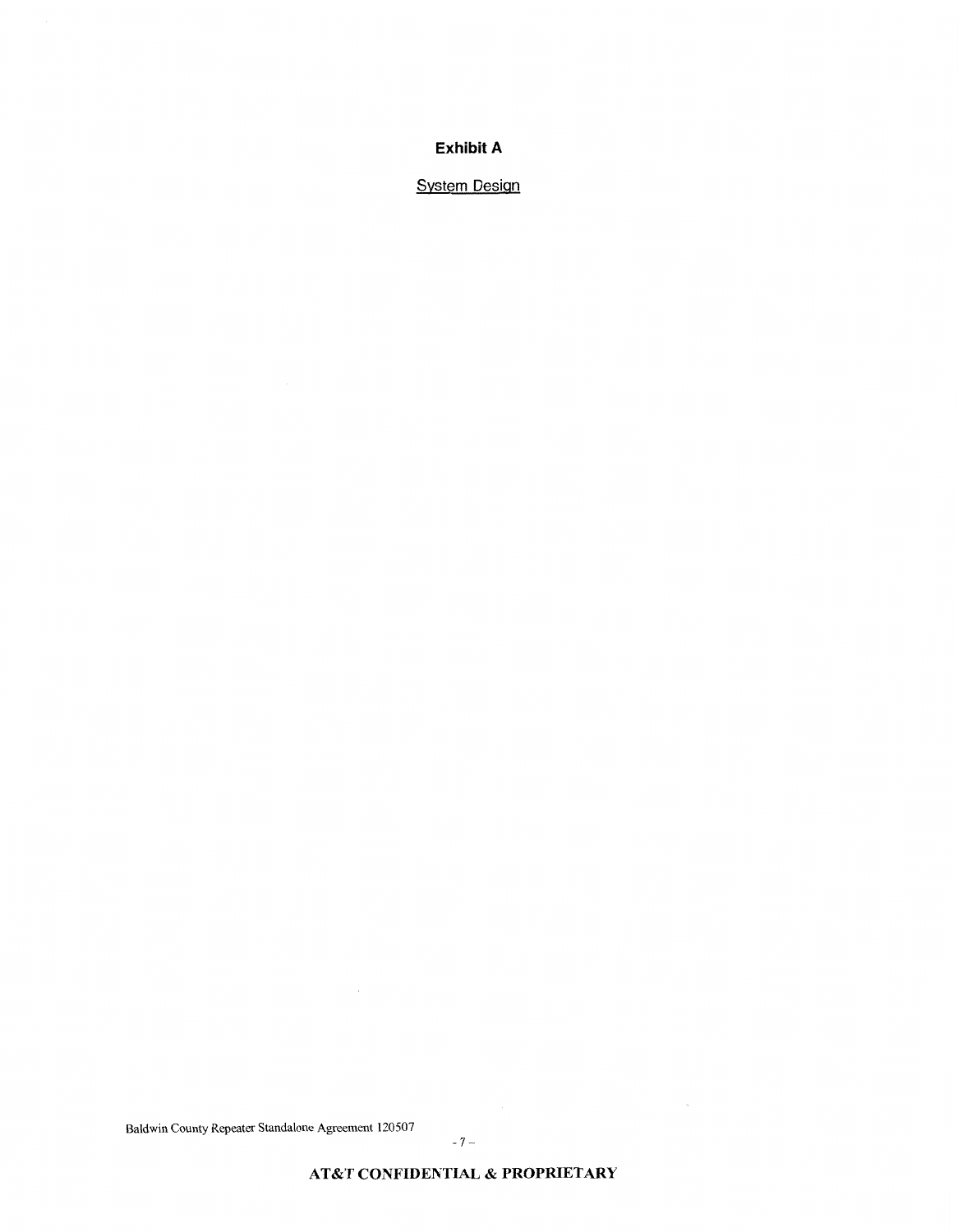

- **Regards,**   $hris$ 

**Signal Access,** LLG

 $\ddot{\phantom{a}}$ 

Proposed design.

Baldwin County Emergency Operations Center - First Floor Antenna Layout



**821 22"d Avenue 0 Meridian, MS 39302** . **Fax: 601.693.8640**